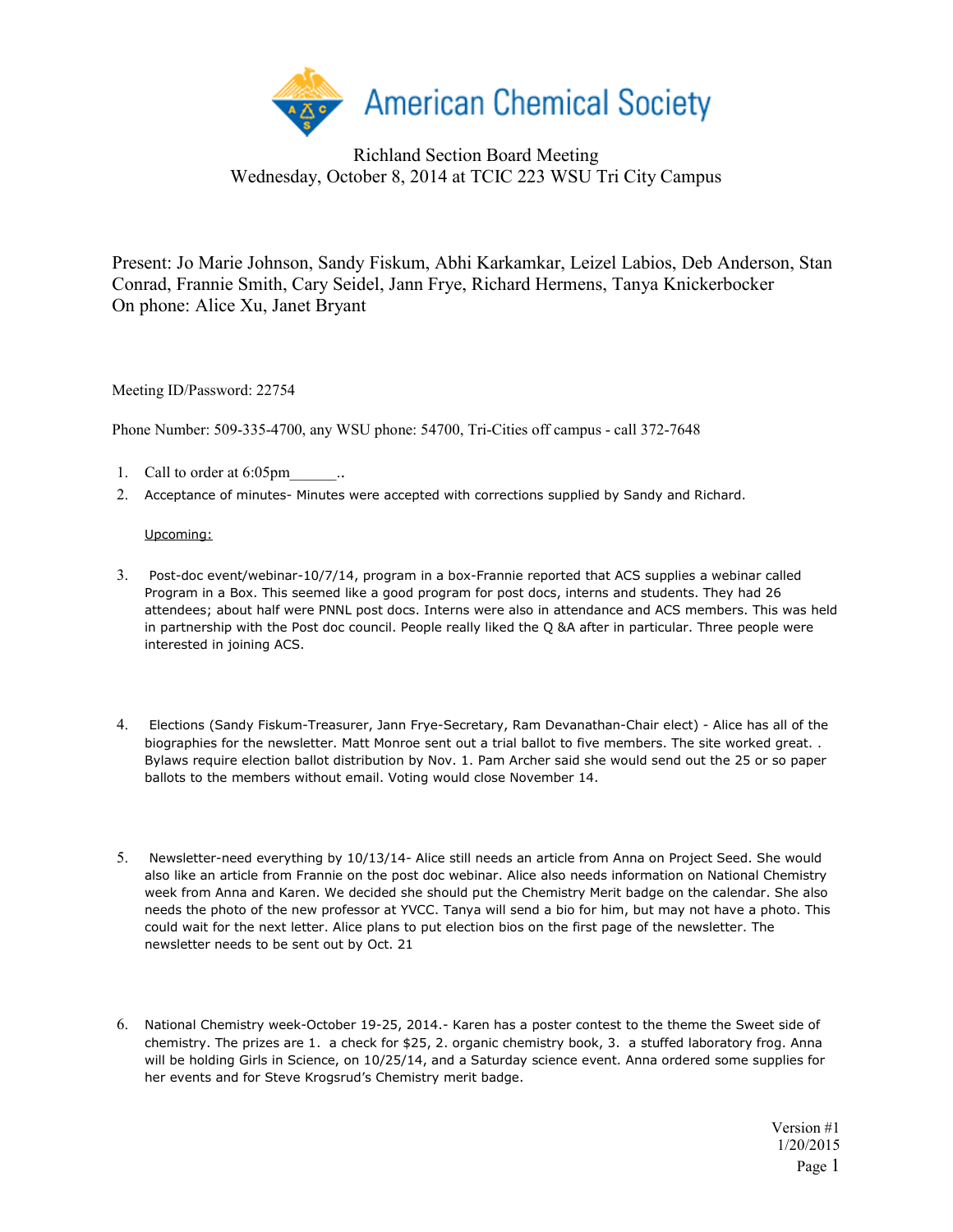

## Richland Section Board Meeting Wednesday, October 8, 2014 at TCIC 223 WSU Tri City Campus

- 7. Chemistry Merit Badge-11/1 and 11/8
- 8. Saturday Science-11/8/14
- 9. Geezer-fest-12/5/14 at WSU Atrium- We will use Country Gentleman to cater. We requested 20 easels. We requested about 50 chairs. Janet submitted a request from the NOR board two certificates of excellence. She wants to present one for them to Robin Terjenson, outgoing treasurer of NOR board. Tanya was very interested in presenting a talk at Geezerfest. We suggested she bring hops and other items related to beer, but not beer. The students will bring their research posters.
- 10. National research awards nominations are due, so Janet will need a signed letter from Jo Marie for this effort. This is due Nov. 1.
- 11. YVCC- Had their research symposium at the end of the summer. Industry partners were present as well as faculty and students and their families. They were able to hire a fifth full time faculty member for the chemistry department. They hired Erik Reierson. They were also able to hire a lab tech. They also started a new on line chemistry 101 class. She has 75 students in general chemistry this quarter.
- 12. Leizel reported the post doc council is spread too thin to help with the career fair. She needs some help in putting this on. Date is projected to be next spring or early summer. Tanya said spring is better for students, like late May. Frannie suggested using CBC since PNNL did not want it held on their campus. Frannie suggested that she partner with IEEE, AIChE, or American Nuclear Society. Perhaps April would be better since schools that are on semester are out in May.
- 13. No speaker has been found available for our Leadership grant course. ACS wants us to give them three dates in 2015 to try again.